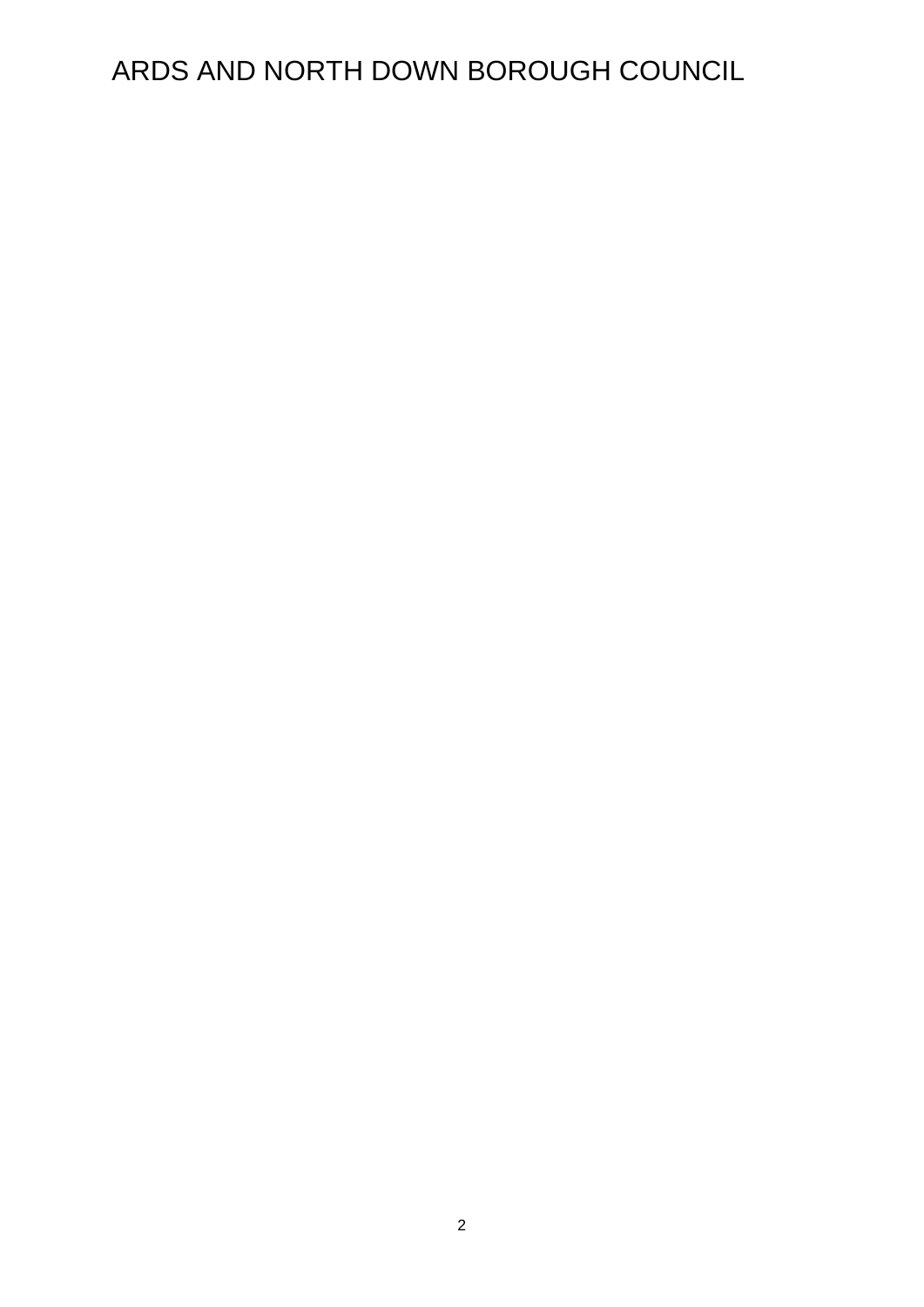### **Policy Statement**

| <b>Introduction</b> | The Council and its employees have a duty to safeguard public<br>funds and to have systems, controls & procedures that minimise                                                                                                                                                                                                                                                              |
|---------------------|----------------------------------------------------------------------------------------------------------------------------------------------------------------------------------------------------------------------------------------------------------------------------------------------------------------------------------------------------------------------------------------------|
|                     | the risk of fraud, bribery and corruption.                                                                                                                                                                                                                                                                                                                                                   |
|                     | This Policy sets out the Council's management arrangements<br>and framework in this regard.                                                                                                                                                                                                                                                                                                  |
| <b>Policy</b>       | The Council has a zero tolerance policy and will not accept any<br>level of fraud, bribery or corruption. The Council is committed to<br>creating an environment that:                                                                                                                                                                                                                       |
|                     | Minimises the risk of fraud, bribery or corruption;<br>$\bullet$<br>Promotes its early detection;<br>$\bullet$                                                                                                                                                                                                                                                                               |
|                     | Safeguards whistle-blowers; and<br>$\bullet$                                                                                                                                                                                                                                                                                                                                                 |
|                     | Effectively investigates and recovers, where appropriate,<br>$\bullet$<br>any financial loss suffered.                                                                                                                                                                                                                                                                                       |
| <b>Definitions</b>  | For the purposes of these procedures:                                                                                                                                                                                                                                                                                                                                                        |
|                     | Fraud is generally used to describe the use of deception to<br>deprive, to disadvantage or cause loss to another person or<br>party. This can include abuse of position, false representation,<br>theft, the misuse of funds or other resources or more complicated<br>crimes such as false accounting and the supply of false<br>information or failing to supply information. <sup>1</sup> |
|                     | <b>Bribery</b> is the offering of a promise of financial or other<br>advantage to another person, to induce a person to perform<br>improperly a function or activity or to reward a person for the<br>improper performance of such a function or activity. The receipt<br>of such a promise or reward also constitutes bribery. <sup>2</sup>                                                 |
|                     | <b>Corruption</b> is the abuse of power or position to acquire a<br>personal benefit.                                                                                                                                                                                                                                                                                                        |
|                     | Continued on next page                                                                                                                                                                                                                                                                                                                                                                       |

<sup>1</sup> <sup>1</sup> A full definition of Fraud is given in Section 1 of the Fraud Act 2006

<sup>&</sup>lt;sup>2</sup> A full definition of Bribery is given in chapter 3 and in Sections 1 & 2 of the Bribery Act 2010.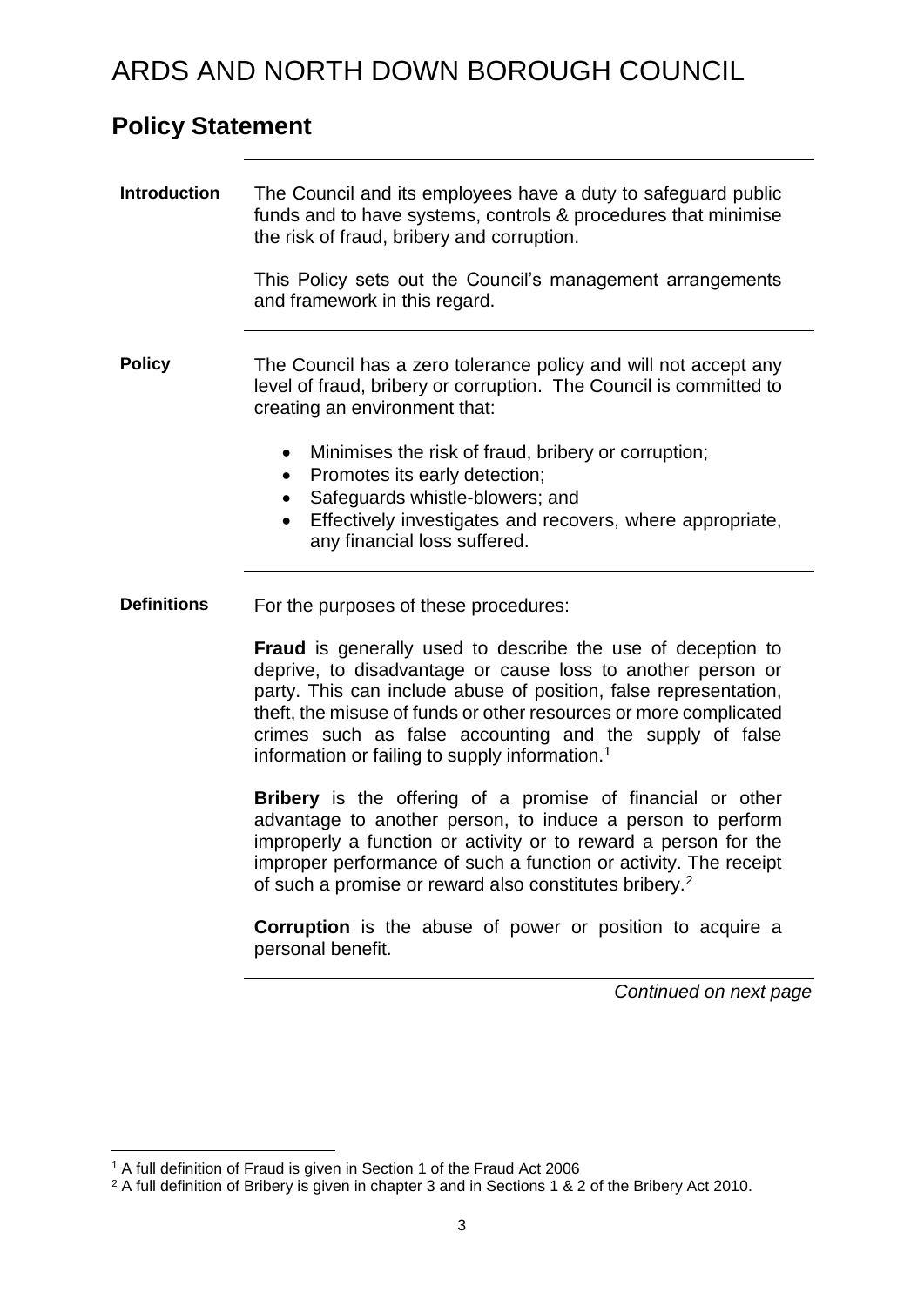### **Policy Statement, Continued**

**Examples** Examples of fraud include but are not limited to:

- Misappropriation of property, including cash, equipment and stock;
- Misuse of the purchase and payments systems for personal gain;
- False claims for wages, salary or expenses;
- Alteration or falsification of documents or records;
- Suppression of documents:
- Misuse of computers including unauthorised personal use of computer equipment or changes to equipment configuration and unauthorised deletion or alteration of files or data.
- Inflated service charge billing;
- Over statement of expenditure when submitting grant claims.

Examples of bribery include but are not limited to:

- Accepting bribes, gifts or undue hospitality from other parties in return for favourable treatment;
- Deliberate failure to follow Council standing orders regarding quotations and tenders to knowingly benefit a particular supplier.

Examples of corruption include abuse in the following areas:

- Awarding of contracts from which you may obtain personal gain;
- Settlement of contractor or supplier's accounts or claims without a valid business reason or outside your authority;
- Disposal of assets;
- Non-declaration of conflicts of interests by decision makers, such as pecuniary interests, secondary employment, hospitality or gifts.

Although not a fraud itself, money laundering is closely linked with fraud, as it is the mechanism by which the proceeds of crime are distributed.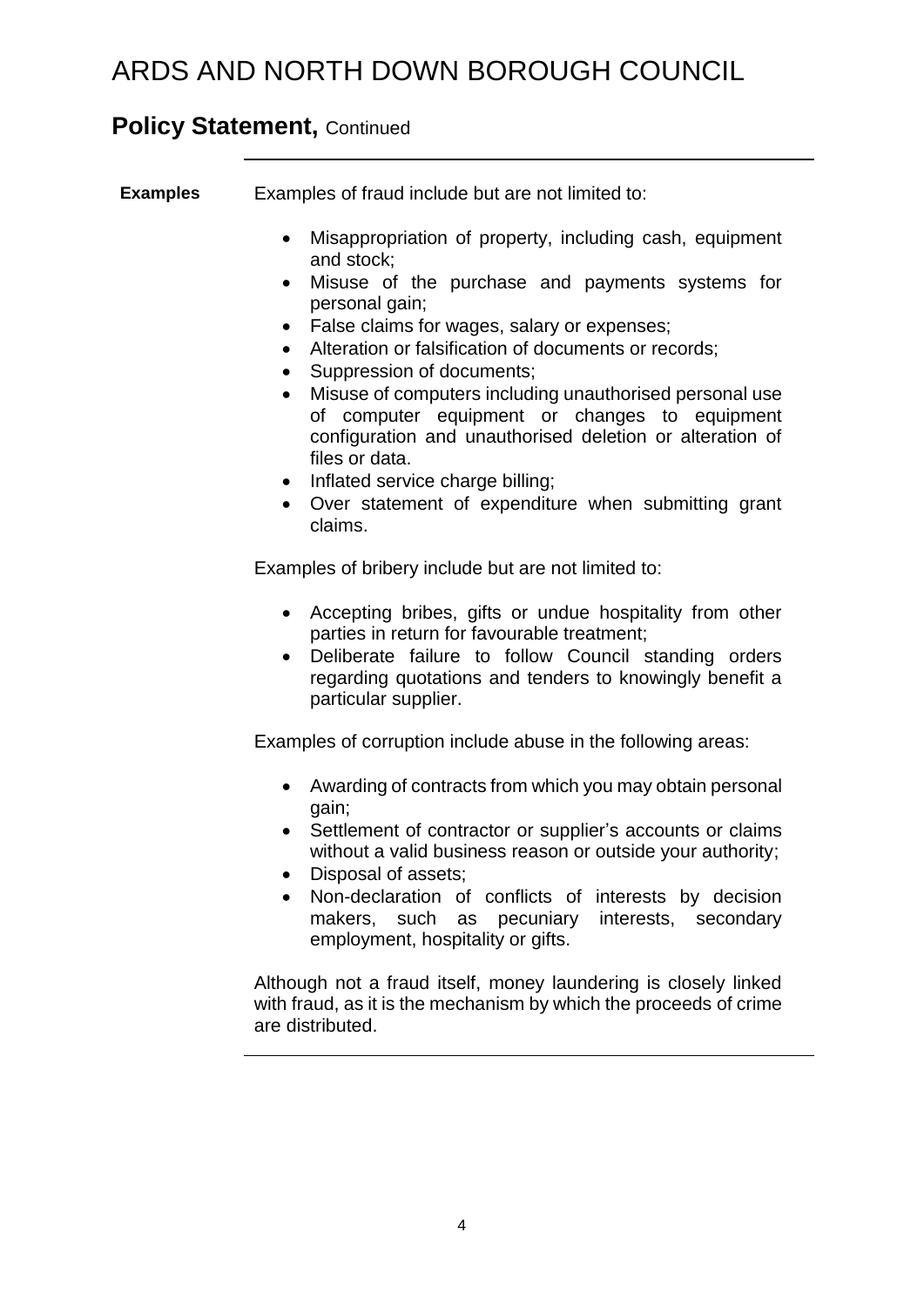### **Appendix 1 – Minimising the Risk**

#### **Organisation Culture** The Council is committed to creating an environment that is based on the prevention of fraud, bribery and corruption and the protection of public money by promoting a culture of openness and honesty in all Council activities.

The Councillors and Employees are encouraged to raise concerns regarding suspected fraud, bribery or corruption, regardless of seniority, rank or status, in the knowledge that such concerns will wherever possible be treated in confidence.

Councillors are bound by the statutory *Northern Ireland Local Government Code of Conduct for Councillors* and the twelve principles contained in it. These same principles are contained in the *Code of Conduct for Local Government Employees*. The ones relevant to this procedure are as follows:

#### **Twelve Principles of Public Life in Northern Ireland**

#### **Public Duty**

Holders of public office have a duty to uphold the law and to act on all occasions in accordance with the public trust placed in you.

They have a general duty to act in the interests of the community as a whole.

They have a special duty to their constituents and are responsible to the electorate who are the final arbiter of your conduct as a public representative.

#### **Selflessness**

Holders of public office should act in the public interest at all times and should take decisions solely in terms of the public interest. They should not do so in order to gain financial or other benefits for themselves, their families, friends or associates.

#### **Integrity**

Holders of public office should not place themselves under any financial or other obligation to outside individuals or organisations which might reasonably be thought by others to influence them in the performance of their official duties.

#### **Objectivity**

In carrying out public business, including making public appointments, awarding contracts, or recommending individuals for rewards and benefits, holders of public office should make choices on merit.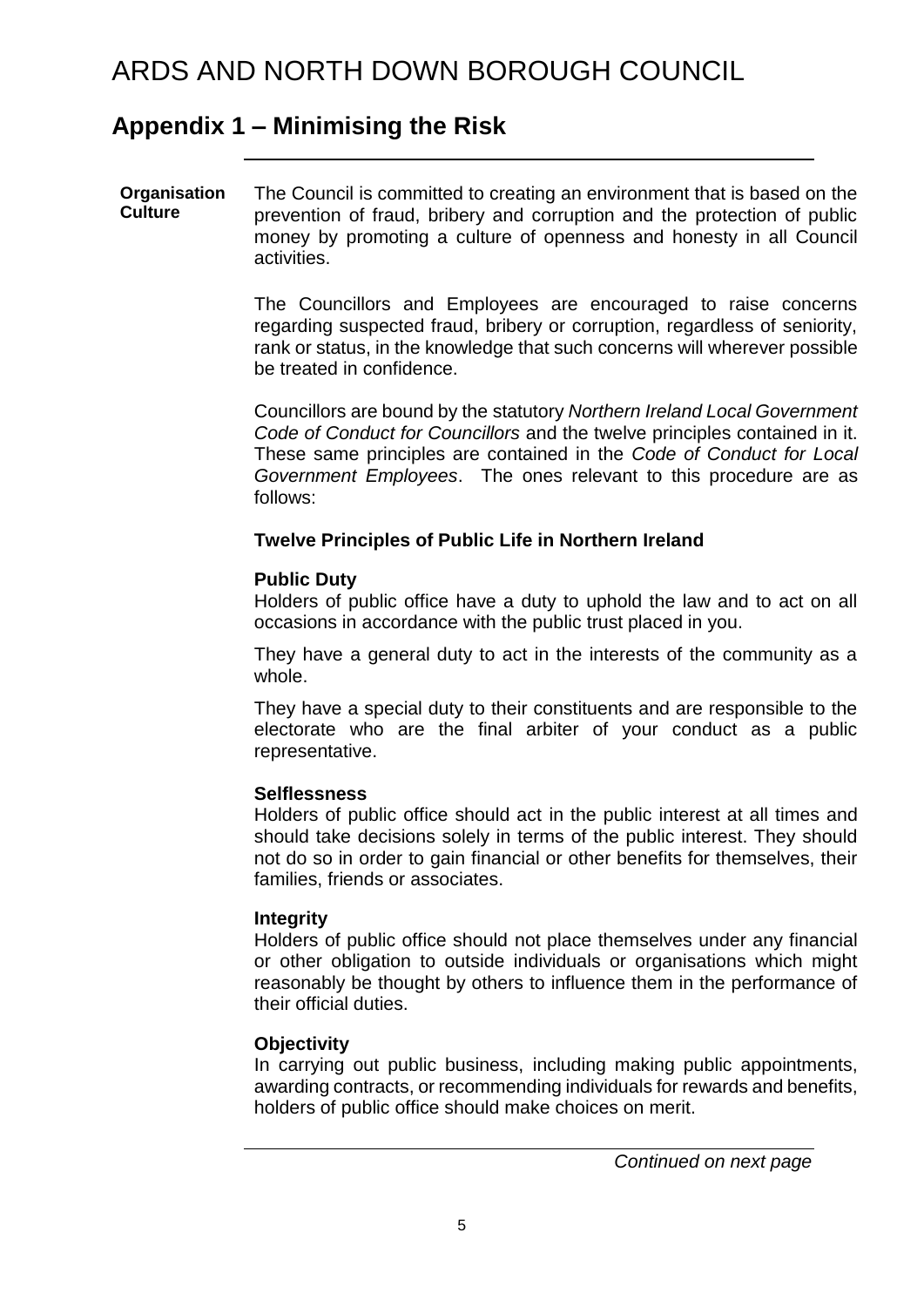### **Appendix 1 – Minimising the Risk**, Continued

| Organisation<br>Culture,<br>continued | <b>Honesty</b><br>Holders of public office should act honestly. They have a duty to declare<br>any private interests relating to their public duties and to take steps to<br>resolve any conflicts arising at once in a way that protects the public<br>interest.                                                                                                                                                                        |  |
|---------------------------------------|------------------------------------------------------------------------------------------------------------------------------------------------------------------------------------------------------------------------------------------------------------------------------------------------------------------------------------------------------------------------------------------------------------------------------------------|--|
|                                       | <b>Controls and Checks</b><br>In order to minimise the risk of fraud, bribery or corruption the Council has<br>in place a wide range of controls and checks. These include:                                                                                                                                                                                                                                                              |  |
|                                       | Employment of suitably qualified staff who have a record of probity<br>$\bullet$<br>and integrity;<br>Codes of Conduct for Councillors and Employees;<br>Formally approved Policies & Procedures;<br>$\bullet$<br>Clear responsibilities & segregation of duties;<br>$\bullet$<br>Registers of interests<br>$\bullet$<br>Register of gifts & hospitality;<br>$\bullet$<br>Member and Staff Training;<br>$\bullet$<br>Internal Audit; and |  |

- Governance arrangements including periodic reporting to Council, Audit Committee & Corporate Leadership Team.
- **Employment Measures** The Council recognises that a key preventative measure in the fight against fraud, bribery and corruption is to take effective steps at the recruitment stage to establish, as far as possible, the previous record of potential employees in terms of their propriety and integrity. Written references are obtained prior to appointing employees, including those employed on a fixed term or temporary basis. Where agency staff are employed, the Council places reliance on checks performed by the employment agency to confirm the suitability of the candidate and these agency checks are randomly audited by the Council .

The roles that staff are expected to play in maintaining the Council's internal control framework feature in managers' induction of new employees. In addition, adequate and relevant training is provided to all employees on an on-going basis.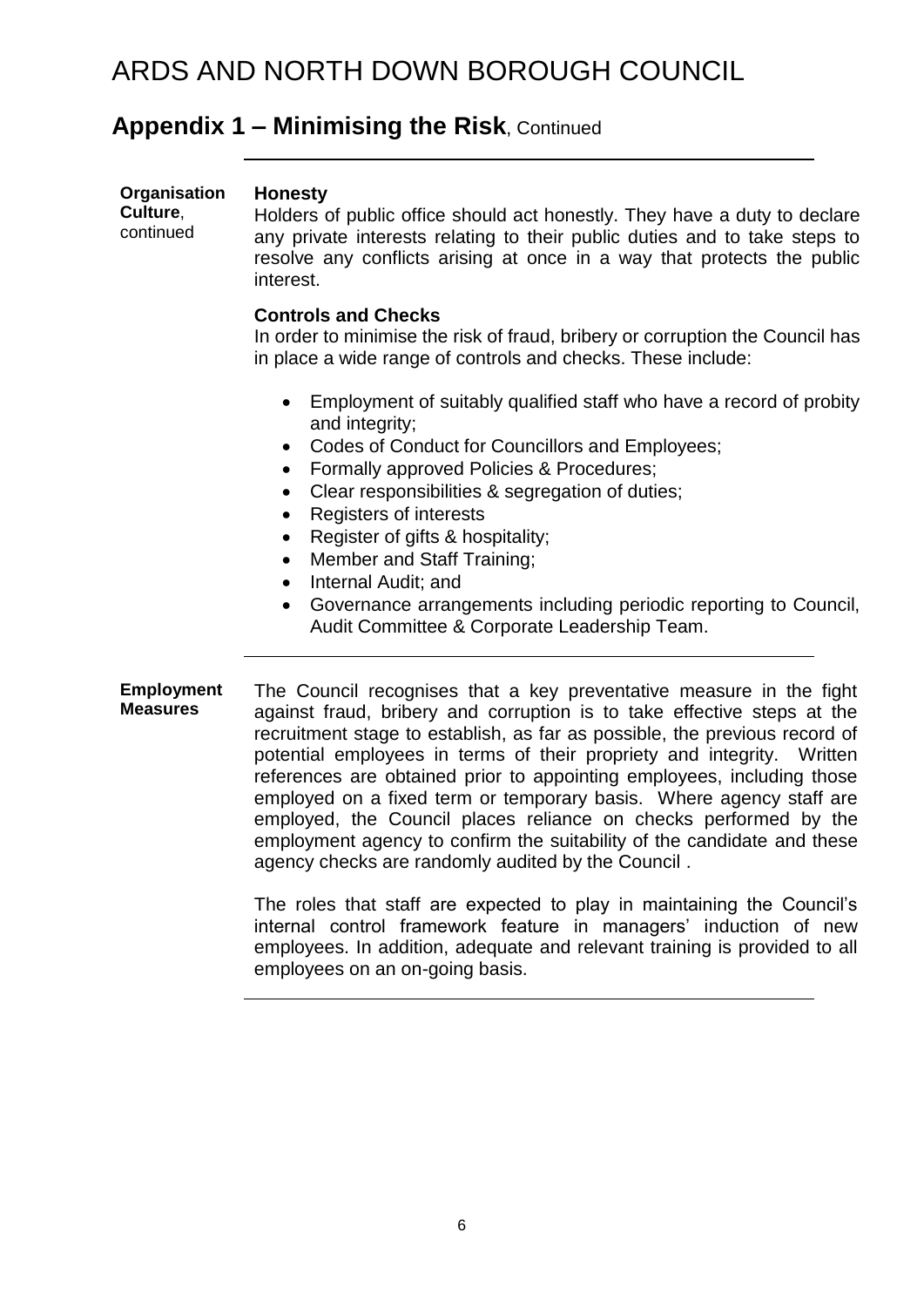### **Appendix 1 – Minimising the Risk**, Continued

**Codes of Conduct**

#### **Councillors**

As elected representatives, all members of the Council have a duty to the residents of Ards and North Down to ensure that the Council uses its resources prudently and in accordance with the law. As such, Councillors are required to operate and adhere to:-

- Legislation;
- Standing Orders;
- Financial Regulations;
- Any other policies, codes of conduct and protocols adopted by the Council.

In addition, there is a statutory Code of Conduct for Members, which sets out best practice that individual Members are advised to follow.

#### **Employees**

Every employee has a role to play in the prevention of fraud, bribery and corruption.

All employees must abide by the Code of Conduct for Local Government Employees, which sets out the Council's requirement on personal conduct. These requirements are emphasised within the induction programme which is run for all new employees.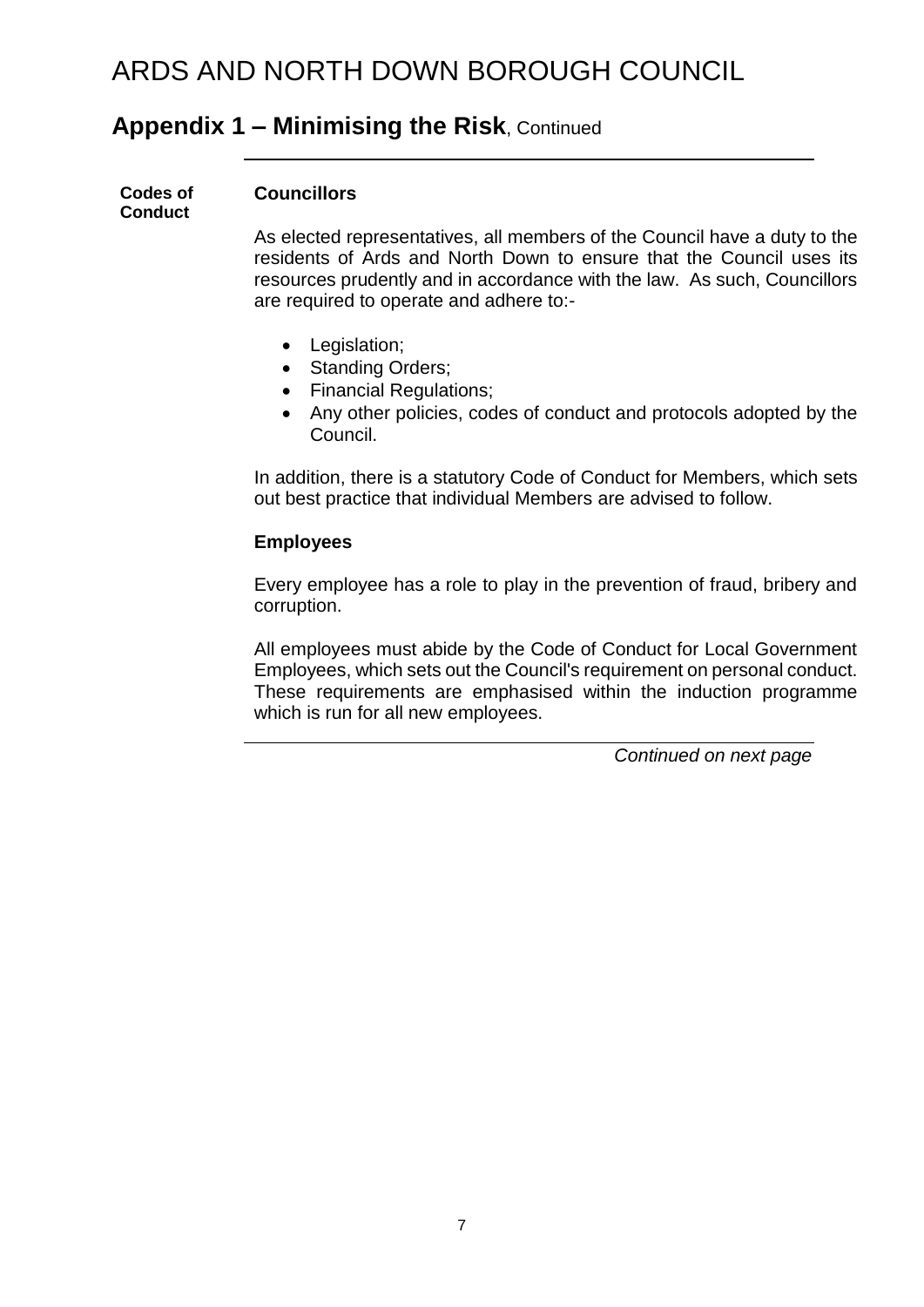### **Appendix 1 – Minimising the Risk**, Continued

**Policies & Procedures**  The Council has in place a range of Policies and Procedures which detail specific measures and processes to be followed in the key areas where there is a potential risk of fraud. These are periodically reviewed in line with best practice and legislative requirements.

> Management at all levels shall ensure that their staff are aware of these Policies and Procedures and that the requirements of each are being met.

> The Council has a zero tolerance policy and will not tolerate any form of fraud, bribery or corruption. It is committed to protecting public funds by ensuring that Council resources are used for the purpose for which they are intended and by putting safeguards in place to encourage Council employees to perform their duties with honesty and integrity at all times.

> In respect of financial statements and transactions, the Council has in place a number of procedures and processes to mitigate the risk of misappropriation of funds and the risk that financial statements may be materially misstated due to fraud. These include:

- Manager review and sign off of individual transactions;
- Systems processing controls including multi-level user access and authorisation rights across all financial systems;
- Segregation of duties in all key areas;
- Monthly reconciliation of key control accounts;
- Frequent budget reporting to highlight significant variances or unusual transactions for investigation.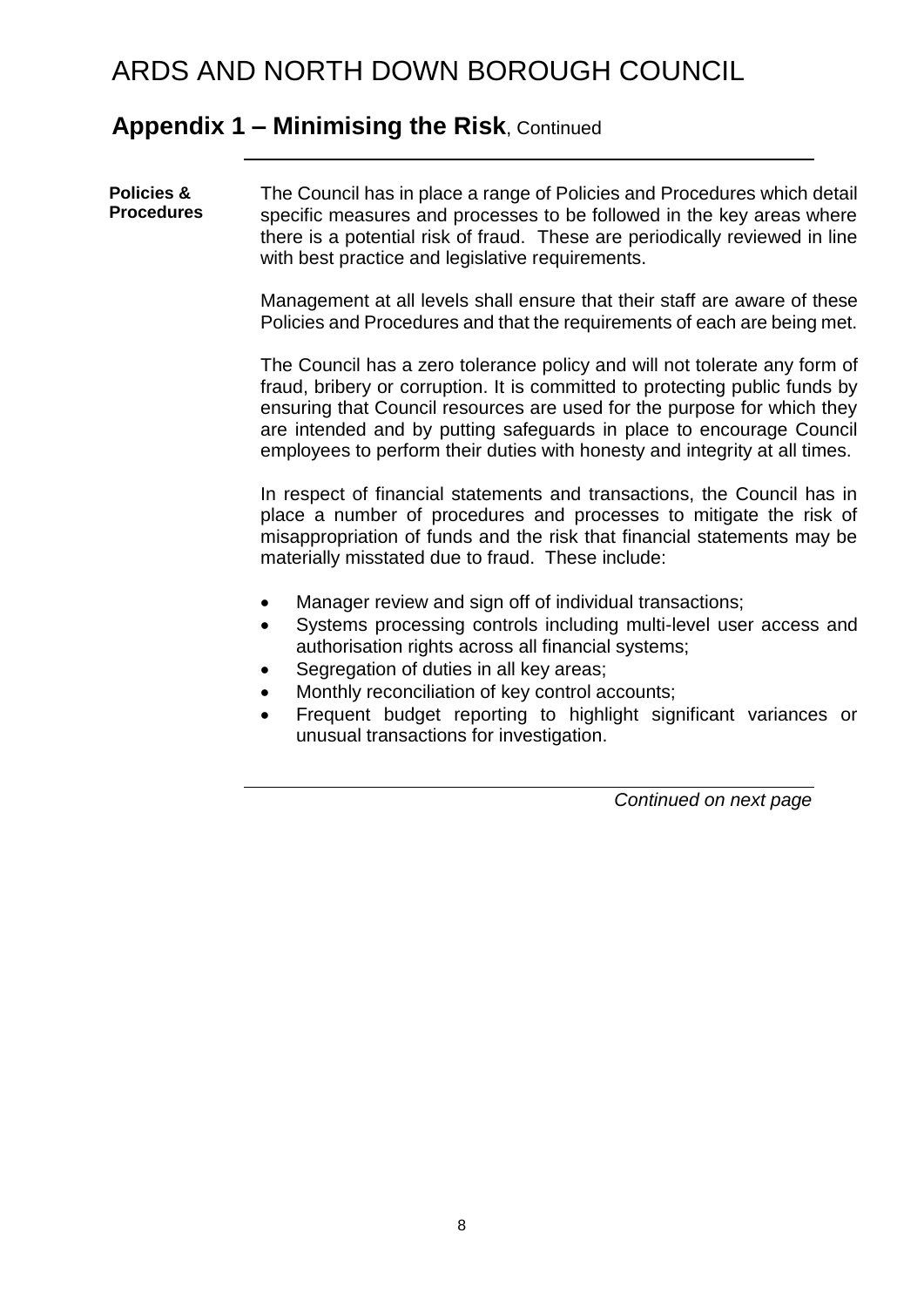### **Appendix 1 – Minimising the Risk**, Continued

**Responsibilities & Segregation of Duties** Management is charged with taking all reasonable steps to limit the possibility of bribery, fraudulent or corrupt practices. This is set out in the Local Government (Accounts & Audit) Regulations (NI) 2015 which states that a Council's Chief Financial Officer (Chief Executive) puts in place :

> "*measures to ensure that the financial transactions of the local government body are recorded as soon as reasonably practicable and as accurately as reasonably possible, measures to enable the prevention and detection of inaccuracies and fraud, and the ability to reconstitute any lost records"*

This requirement is a key control in the prevention of impropriety.

Management discharges this responsibility by:

- Developing and maintaining effective controls to prevent fraud, bribery or corruption;
- Developing and communicating policies and procedures at an appropriate level to all staff;
- Identifying the risks to which systems and procedures are exposed; and
- Ensuring that procedures are being complied with.

Employees are expected to abide by and follow all Council policies and procedures. Specific employee responsibilities are clearly defined in the Council's Policies and Procedures and where relevant, in individual job descriptions.

A fundamental control in the prevention of fraud is the segregation of duties, which reduces the risk of errors and inappropriate actions being taken. The Council ensures that segregation of duties exists in all key areas where there is a potential significant risk of fraud.

The primary responsibility for the prevention and detection of fraud, bribery and corruption rests with those charged with governance of the entity. Within the Council, the governance structure is such that those charged with governance at an operational level are Service Unit Managers and Heads of Service.

All staff are required to avoid activity that breaches this policy and all staff must:

- Ensure they read, understand and comply with this policy; and
- Raise concerns as soon as possible if they believe or suspect that a conflict with this policy has occurred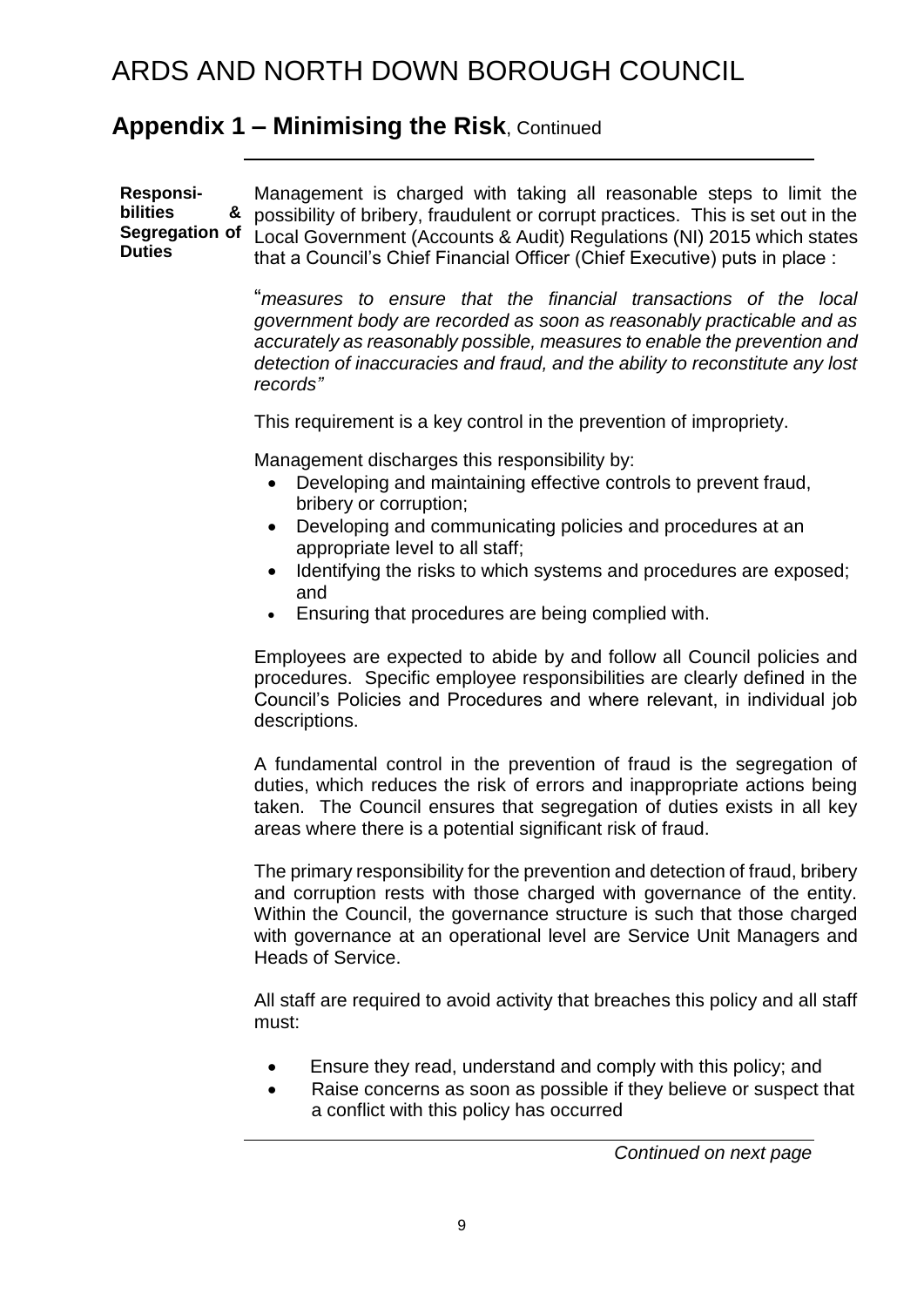#### **Appendix 1 – Minimising the Risk,** Continued

#### **Registers of Interests Councillors**

Section 28(4) of the Local Government Act (Northern Ireland) 1972 requires that a register be kept in which Councillors record their pecuniary interests. These interests may be direct or indirect, and may be in a contract or other matter.

The register is kept by the Democratic Services Manager and is available for inspection at the Town Hall, Bangor during normal working hours or on the Council's website [here.](http://www.ardsandnorthdown.gov.uk/about-the-council/declaration-of-interests)

The Act also provides that Councillors must disclose the nature of their pecuniary interest at a meeting of the Council or a Committee where a relevant matter is being discussed, and then withdraw from the meeting and that these facts are recorded in the minutes.

Councillors should also disclose any non-pecuniary interests, such as membership of a charity, voluntary body or other organisation formed for the public purpose. In this case Councillors may usually be permitted to speak and vote on issues concerning such bodies, unless they are a member of the managing committee or other governing body.

Any queries regarding pecuniary and non-pecuniary interests should be addressed to the Chief Executive.

#### **Employees**

Section 46(3) of the Local Government Act (Northern Ireland) 1972 requires that a register be kept to record the pecuniary interests of Council employees in contracts, proposed contracts or other matters.

The register is kept by Human Resources and employees are required to declare any interest in or association with any Council activity that could cause potential conflict. Staff may be required to complete a statement of assurance as part of the Council's risk management strategy.

Any queries regarding pecuniary and non-pecuniary interests should be addressed to the Director of Finance and Performance or Director of Organisational Development and Administration.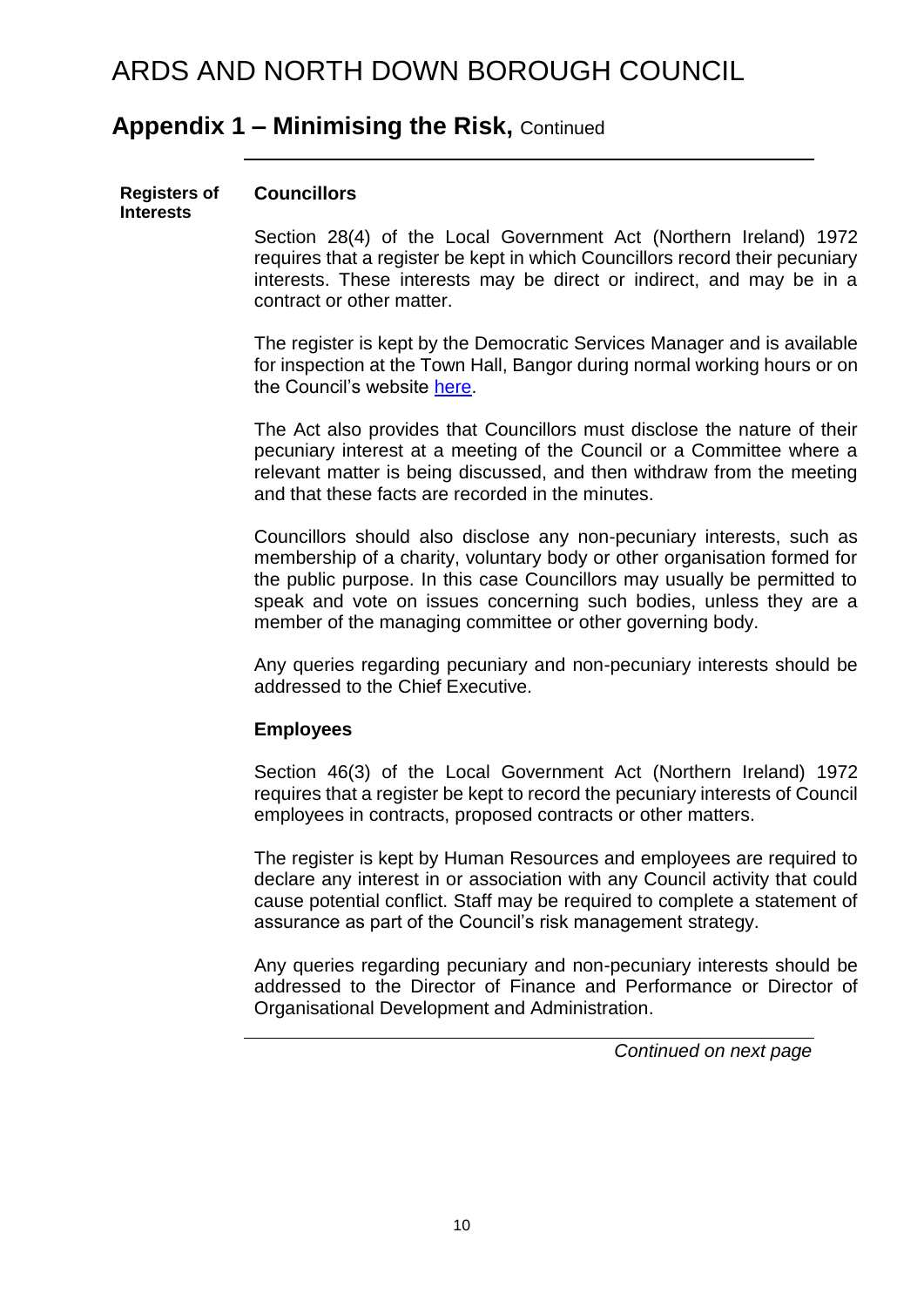### **Appendix 1 – Minimising the Risk,** Continued

| <b>Register of</b><br>Gifts and<br><b>Hospitality</b> | <b>Councillors</b>                                                                                                                                     |
|-------------------------------------------------------|--------------------------------------------------------------------------------------------------------------------------------------------------------|
|                                                       | The Northern Ireland Code of Local Government Conduct for Councillors<br>makes it clear that Councillors should "not accept any offer, gift or favour" |

made to them personally. There are, however, no hard and fast rules regarding the acceptance of hospitality or tokens of goodwill. The Code indicates that Councillors are "*personally responsible for all such decisions connected with the acceptance or offer of gifts or hospitality and for avoiding the risk of damage to public confidence in Local Government*."

Members should notify any gifts or hospitality received to the Democratic Services Manager who will record such declarations in the Gifts and Hospitality register, which is available to view on the Council's website [here.](http://www.ardsandnorthdown.gov.uk/about-the-council/register-of-gifts-and-hospitality)

#### **Employees**

The Gifts and Hospitality policy permits employees to receive gifts up to £30 without any need to register these, although there are exceptions particularly in regard to receiving of cash. The policy with the full details of what is and what is not acceptable and how gifts can be registered is available [here.](http://ndbc-vintranet/staffmatters/index.php/policies-and-procedures)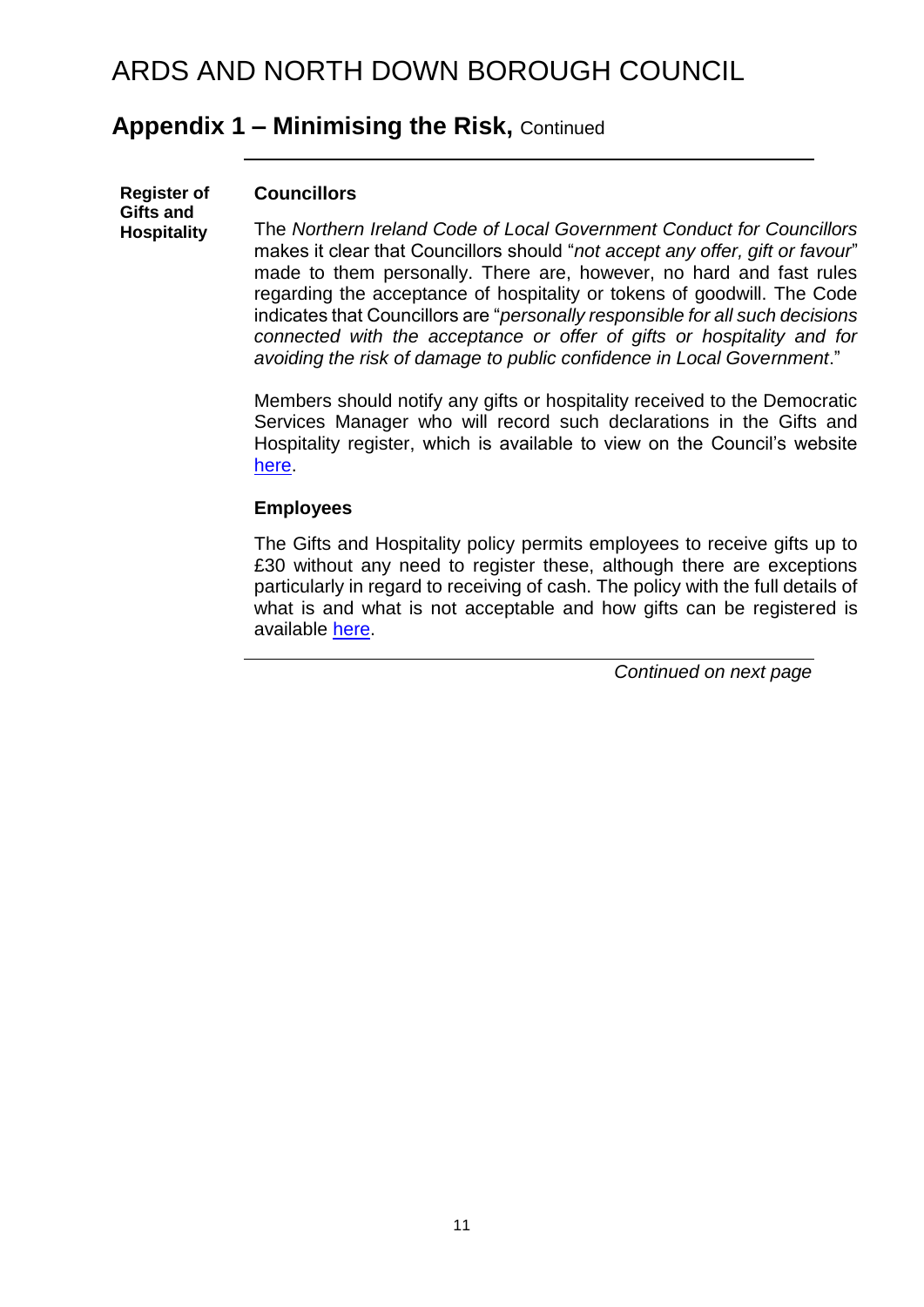### **Appendix 1 – Minimising the Risk,** Continued

**Internal Audit** Internal Audit plays an important role in the prevention of fraud, bribery and corruption by examining and evaluating the adequacy and effectiveness of the Council's system of internal control.

> In consultation with the Corporate Leadership Team, the Internal Audit team prepares and reviews a plan of work on an annual basis. The plan of work takes account of the Council's exposure to risk and is designed to ensure that an area or function is reviewed on periodic basis commensurate with the risk involved.

> Any weaknesses identified in internal controls are reported to management whose duty it is to ensure that corrective action is taken. In addition, internal control weaknesses that are significant in nature are reported to the Audit Committee on a periodic basis. However, Internal Audit should not be relied upon to identify **all** instances of fraud or irregularity.

**Training** The Council provides training to Members and employees both in a routine structured manner and on an ad hoc basis as the requirement becomes apparent. This training is focused on the role that each person fulfils within the organisation.

**Governance Arrangements** The Council is responsible for ensuring that its business is conducted in accordance with the law and proper standards and that public money is safeguarded and properly accounted for. In discharging this responsibility, the Council has put in place arrangements for the proper governance of its affairs.

> As part of the Council's governance arrangements, members of Corporate Leadership Team, Heads of Service and Service Unit Managers are required to prepare half yearly Statements of Assurance, which report on any areas of concern or irregularities that they may be aware of. These Statements of Assurance, together with the identification and reporting of risks on the Council's risk register ensure that measures are put in place to address and monitor any potential areas where fraud may occur.

> Primary responsibility for overseeing the governance process is delegated to the Audit Committee. The role of this Committee extends to receiving reports from the Council's management, internal and external auditors to ensure that any issues raised are subject to due consideration and are dealt with by Corporate Leadership Team on a timely basis.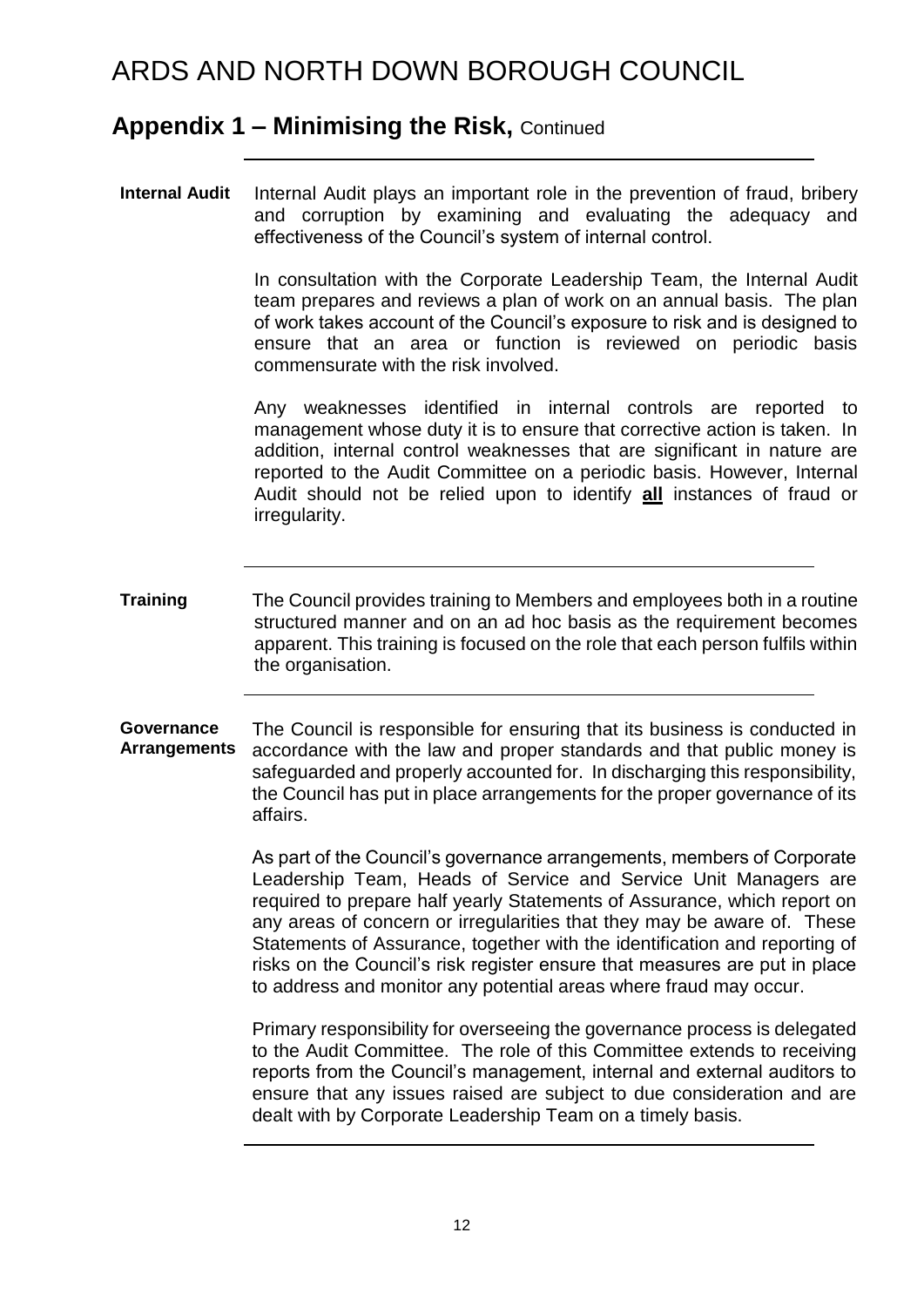### **Appendix 2 – Detection**

**Detection Methods** The detection of fraud, bribery or corruption is inextricably linked to prevention and it therefore follows that some of the key preventative measures that the Council has in place will assist in the detection of fraud, bribery and corruption. The key measure in the use of detection is:

• Management Review;

In addition to the above, suspicion of fraud or irregularity may be captured through a number of other means, including:

- Whistle-blowing;
- Chance or Tip-Offs;
- National Fraud Initiative

**Management Review** As fraud, bribery and corruption flourishes where there are deficiencies in management control systems, a key responsibility lies with management to not only design systems which ensure that any opportunity is minimised, but to ensure that these systems and processes are reviewed regularly and sufficiently to detect potential fraud.

> Management should ensure that irregularities which may provide an indicator of fraud are detected as early as possible through the following processes:

- Review and sign off all significant contractual and financial transactions;
- Supervision and checking of outputs;
- Periodic and Random checks:
- Review of audit trails.

**Whistleblowing** The ethical framework laid out in Appendix 1 requires Councillors and employees to report any concerns they may have regarding suspected fraud, bribery or corruption.

> **Ards and North Down Borough Council is committed to creating an environment where employees can raise concerns without worrying that they might be victimised**. The Council's approach to this is set out in its Whistle-blowing policy and covers, the policy, safeguards, how to raise a concern and how the Council will respond.

> Councillors and employees should refer to the Council's Whistle-blowing policy for further information.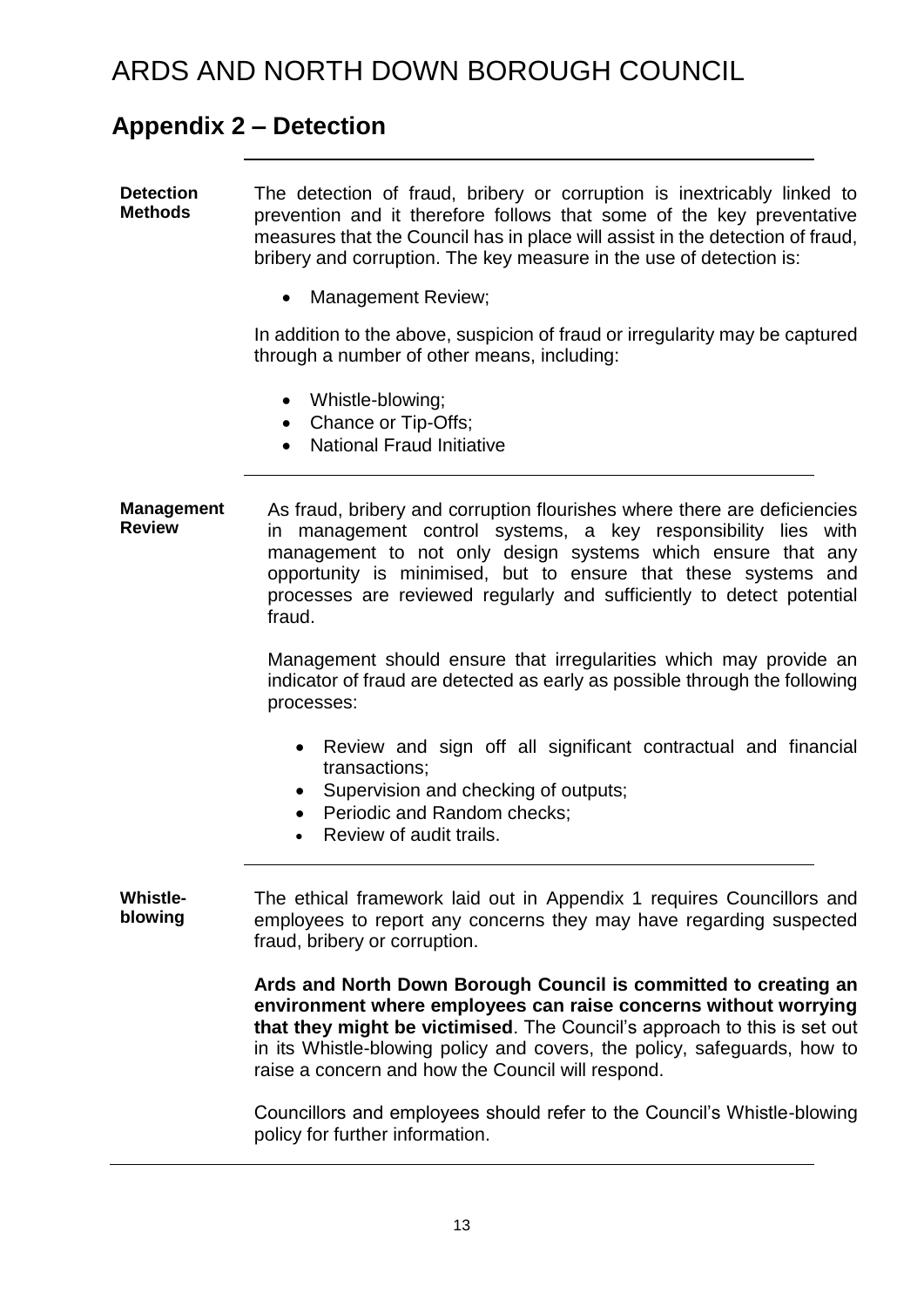#### **Appendix 2 – Detection,** Continued

- **Chance or Tip- Offs**  Despite the best efforts of managers, many frauds are discovered by chance or a tip-off from outside the Council organisation. It is often the alertness of the public that enables detection to occur. Reports from members of the public will be investigated appropriately in line with the Council's Whistle-blowing Policy.
- **External Audit** Although the primary responsibility for the prevention and detection of fraud, bribery and corruption lies with management, other organisations have a role to play also:
	- Northern Ireland Audit Office The statutory audit is designed to provide reasonable assurance that the financial statements are free from material misstatement, whether caused by fraud or error. It may serve as a deterrent.
	- Grant awarding bodies Such organisations frequently vouch grant claims in order to verify the transactions being claimed to ensure that they are free from error and fraud.

**National Fraud Initiative** The Council is committed to working with other government agencies to enable the proactive detection of fraud. One such arrangement is a national data sharing exercise known as the National Fraud Initiative (NFI).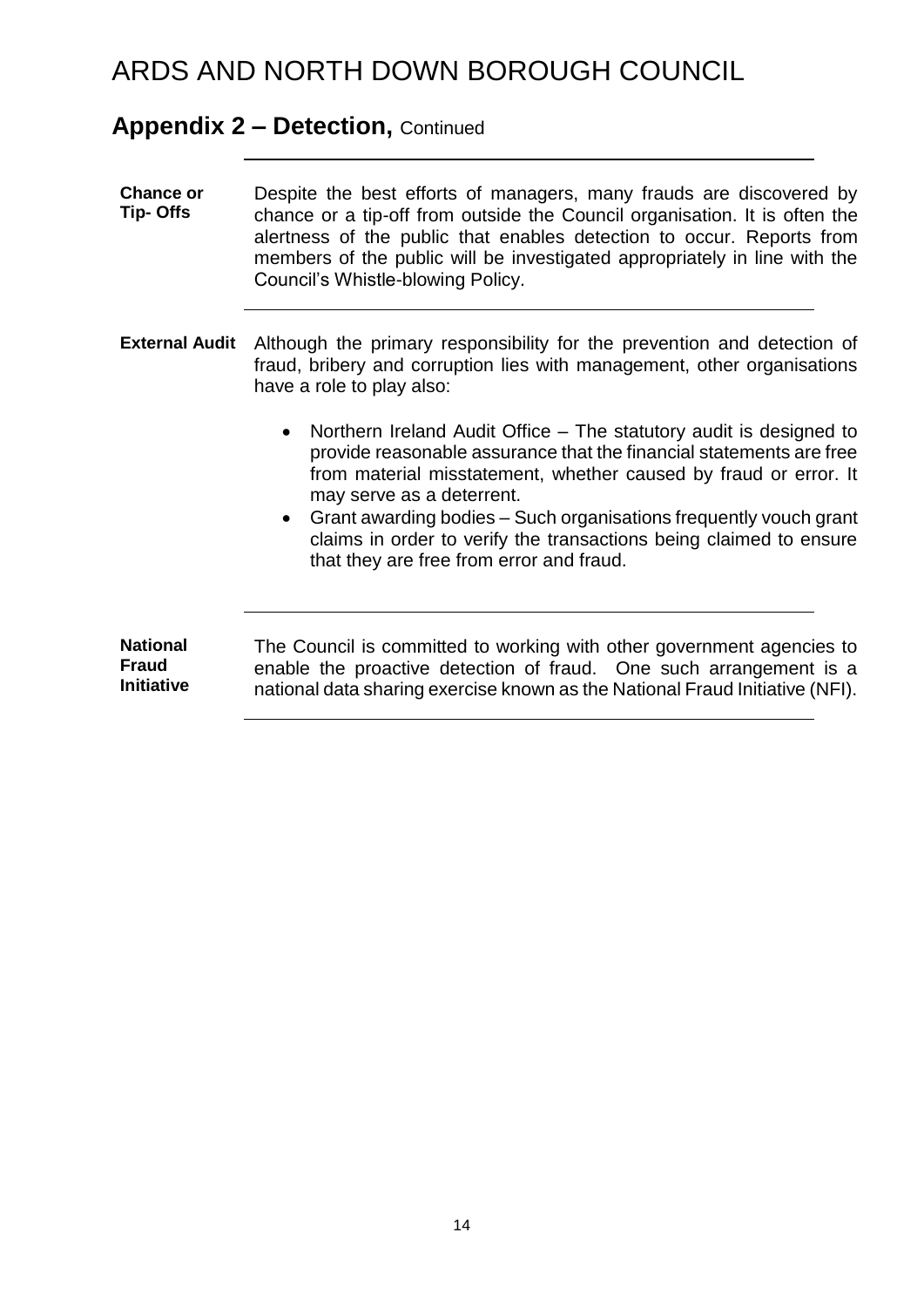### **Appendix 3 – Fraud Response Plan**

**Introduction** The Council has prepared this **Fraud Response Plan** to act as a procedural guide and provide a checklist of the required actions, which **must** be followed, in the event of a fraud, attempted fraud or irregular activity being suspected. It covers:

- Notifying suspected fraud;
- The investigation process;
- Liaison with the police;
- Reporting process;
- Recovery of losses; and
- Initiation of resultant actions.

Adherence to the **Fraud Response Plan** will enable the Council to:

- Take timely and effective action to prevent further losses;
- Establish and secure evidence necessary for possible criminal and disciplinary action;
- Highlight areas of weakness in the operating systems to prevent future losses and make recommendations as appropriate; and
- Help to recover losses.

**Notifying Suspected Fraud** In the first instance concerns about any irregularity, be it financial or otherwise, shall be notified as a matter of urgency to your Line Manager. If this is not appropriate it should be notified to one of the following people:

- Service Unit Manager;
- Compliance Manager Information (in respect of information security issues);
- Director or Head of Service; or
- Chief Executive.

**All concerns must also be reported to the Director of Finance & Performance and the Head of Finance prior to any investigations into any alleged incidents taking place, as the nature of a formal investigation and any subsequent proceedings may otherwise be placed in jeopardy.**

Where the Director of Finance and Performance or Chief Executive is suspected any concerns should be reported to the Director of Organisational Development in the first instance. In addition, concerns regarding the Chief Executive should be reported to the Local Government Staff Commission or its successor.

It is also important that the interests of the person who reports the alleged incident be protected as far as possible.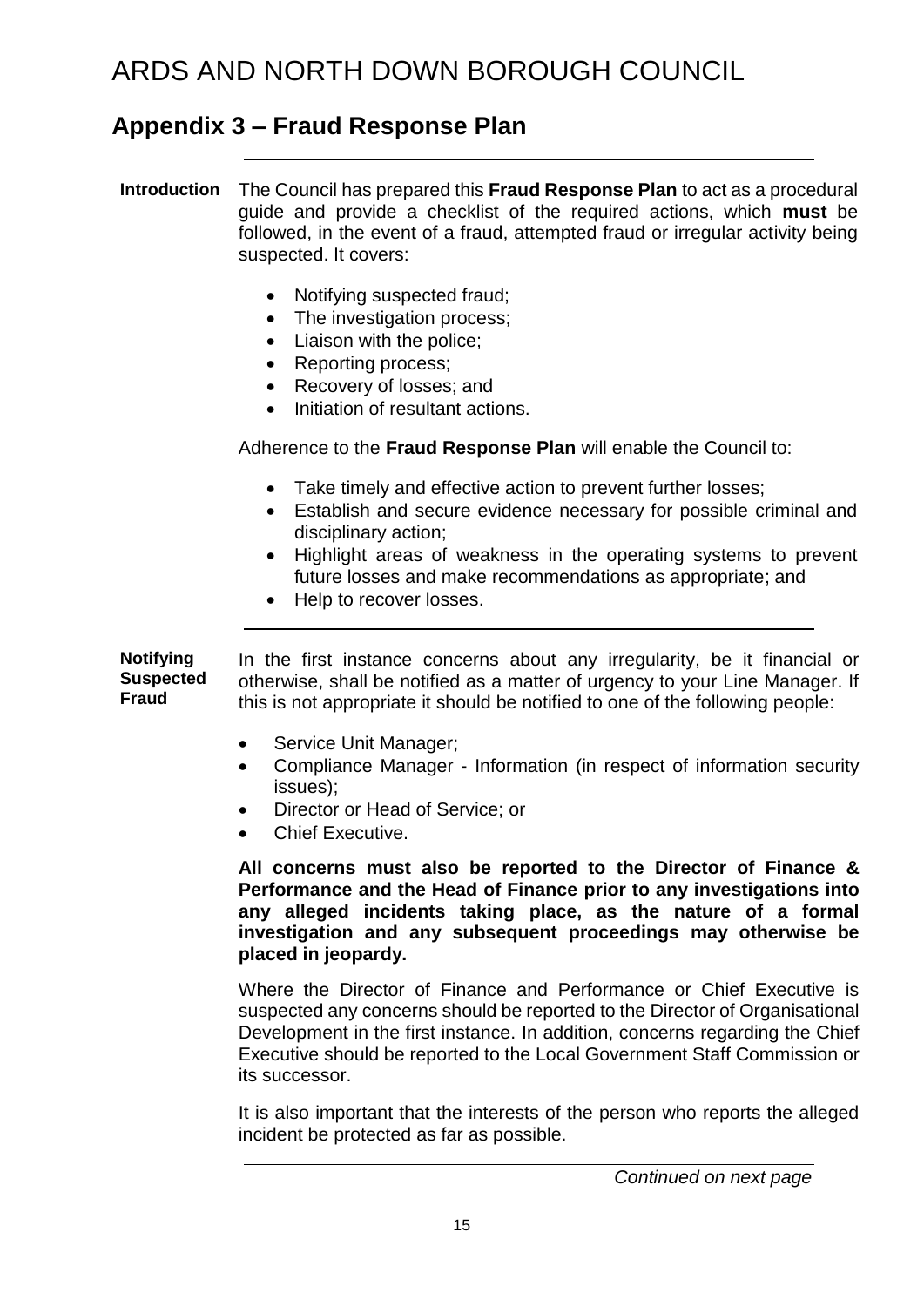#### **Appendix 3 – Fraud Response Plan,** Continued

**Notifying Suspected Fraud**, continued Prompt action must be taken to deal with employees under suspicion. The decision to suspend or dismiss an employee must be taken in conjunction with the Human Resources & Organisational Development Service. Employees under suspicion, who are allowed to remain at work, may require a change in duties.

> The Northern Ireland Audit Office must be notified via the Head of Finance of any attempted, suspected or actual frauds.

> If an allegation is made frivolously, in bad faith or for personal gain, disciplinary action may be taken against the person making the allegation.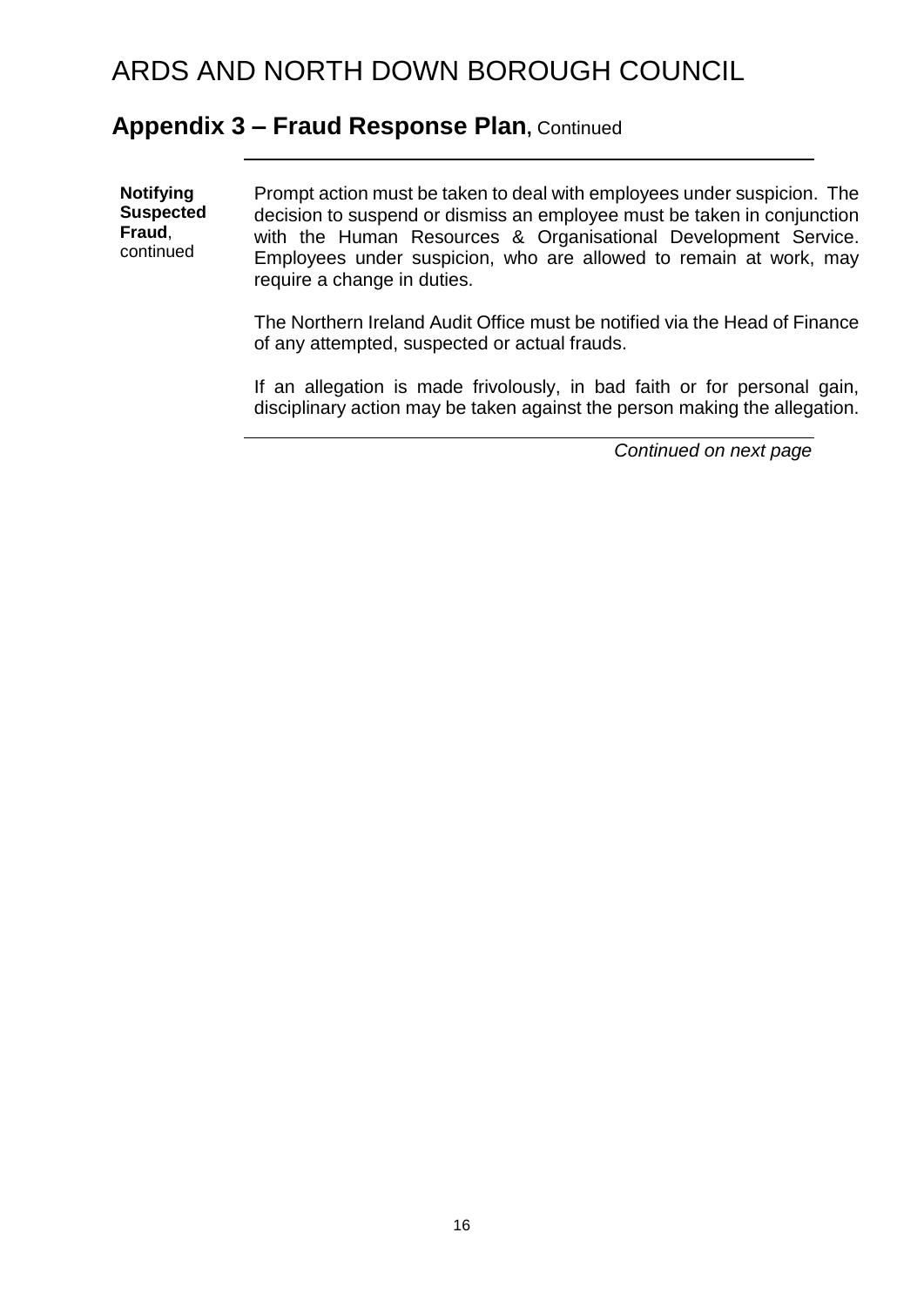### **Appendix 3 – Fraud Response Plan,** Continued

**Investigation Process** This section sets out the process to take in the event of suspected fraud; this starts with preliminary enquiries followed by a formal investigation if required.

> Suspected fraud will be investigated in an independent, open-minded and professional manner, with the aim of protecting the interests of the Council, the suspected individual(s) and the whistle-blowing employee if relevant. It is also imperative that enquiries should not prejudice subsequent investigations or corrupt evidence.

#### **Preliminary Enquiry**

A discreet preliminary enquiry, with staff or the examination of documents, should be carried out as speedily as possible after the suspicion being raised. The purpose of the initial fact-finding exercise is to determine the factors that gave rise to suspicion and to clarify whether a genuine mistake has been made or if it is likely that a fraud has been attempted or occurred. All original documentation from the preliminary enquiry should be preserved in a safe place for further investigation, if necessary.

If the preliminary enquiry shows that the suspicion is not well founded but internal controls were deficient, management should review their control systems with a view to ensuring they are adequate and effective. Internal Audit is available to offer advice and assistance on matters relating to internal control, if required.

#### **Formal Investigation**

If the preliminary enquiry indicates that the suspicion is well founded, management must undertake a formal investigation.

- If the suspicions involve an emplovee then this investigation should be carried out in line with the disciplinary policy and in conjunction with Human Resources and Organisational Development to thoroughly evaluate all material evidence to establish the facts.
- If the suspicions involve anyone else then a member of Corporate Leadership Team will be 'Lead Investigating Officer' will manage each investigation.

In some instances the investigation may require the assistance of Internal Audit or other sources as deemed necessary.

This investigation will try to establish at an early stage whether it appears that a criminal offence has taken place. This will shape the manner in which the investigation is handled and determine whether the matter also requires to be referred to the Police.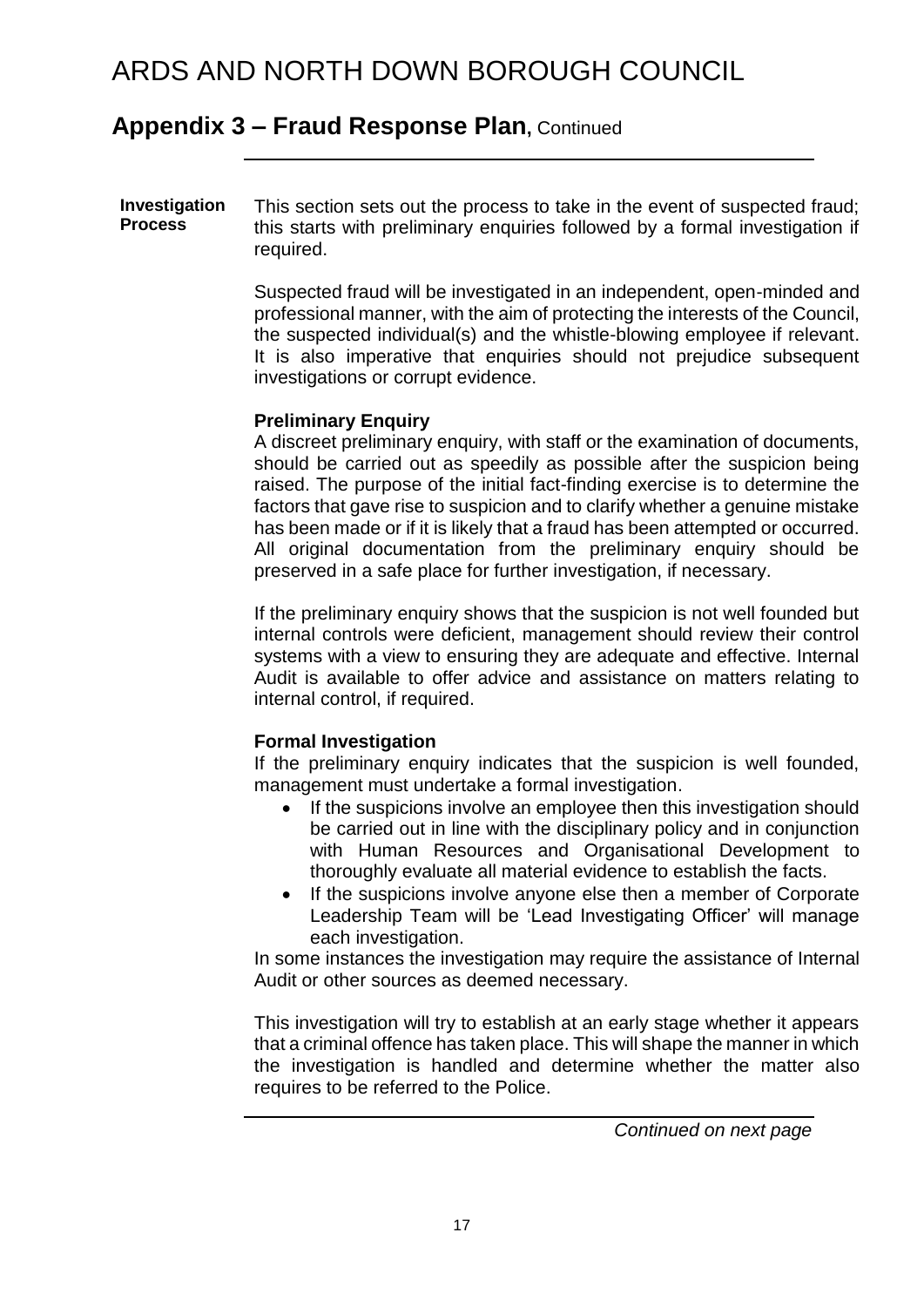## **Appendix 3 – Fraud Response Plan,** Continued

| Investigation<br><b>Process</b><br>Continued | Internal action must not be delayed pending the results of any Police<br>investigation. An internal investigation must:                                                                                                                                                                                                                                                                                                      |
|----------------------------------------------|------------------------------------------------------------------------------------------------------------------------------------------------------------------------------------------------------------------------------------------------------------------------------------------------------------------------------------------------------------------------------------------------------------------------------|
|                                              | Identify all individuals involved;<br>$\bullet$<br>Gather information to establish the facts from those involved<br>through conducting interviews;<br>Ensure the findings of the investigation are supported by the<br>$\bullet$<br>production of all relevant evidence;<br>Present the evidence in an appropriate form for any subsequent<br>disciplinary proceedings.                                                      |
|                                              | The Lead Investigating Officer will ensure that a detailed record of the<br>investigation is maintained. This should include recording details of all<br>telephone conversations, discussions, meetings, interviews, documents<br>reviewed and tests and analyses undertaken. All relevant evidence should<br>be gathered and secured, ensuring from the outset that any evidence is<br>not contaminated, lost or destroyed. |
| <b>Liaison with</b><br><b>Police</b>         | If at any point during the investigation it emerges that a criminal act has<br>taken place, the Lead Investigating Officer will advise the Chief Executive<br>that the matter should be referred to the Police, who will normally lead the<br>investigation from this stage onwards.                                                                                                                                         |
|                                              | All members of staff are expected to co-operate fully with any Police<br>enquiries.                                                                                                                                                                                                                                                                                                                                          |
|                                              | Where the Police are unable to progress a criminal prosecution, e.g.<br>because the burden of proof is insufficient to convince the Crown<br>Prosecution Service to proceed, the Council may consider civil action.                                                                                                                                                                                                          |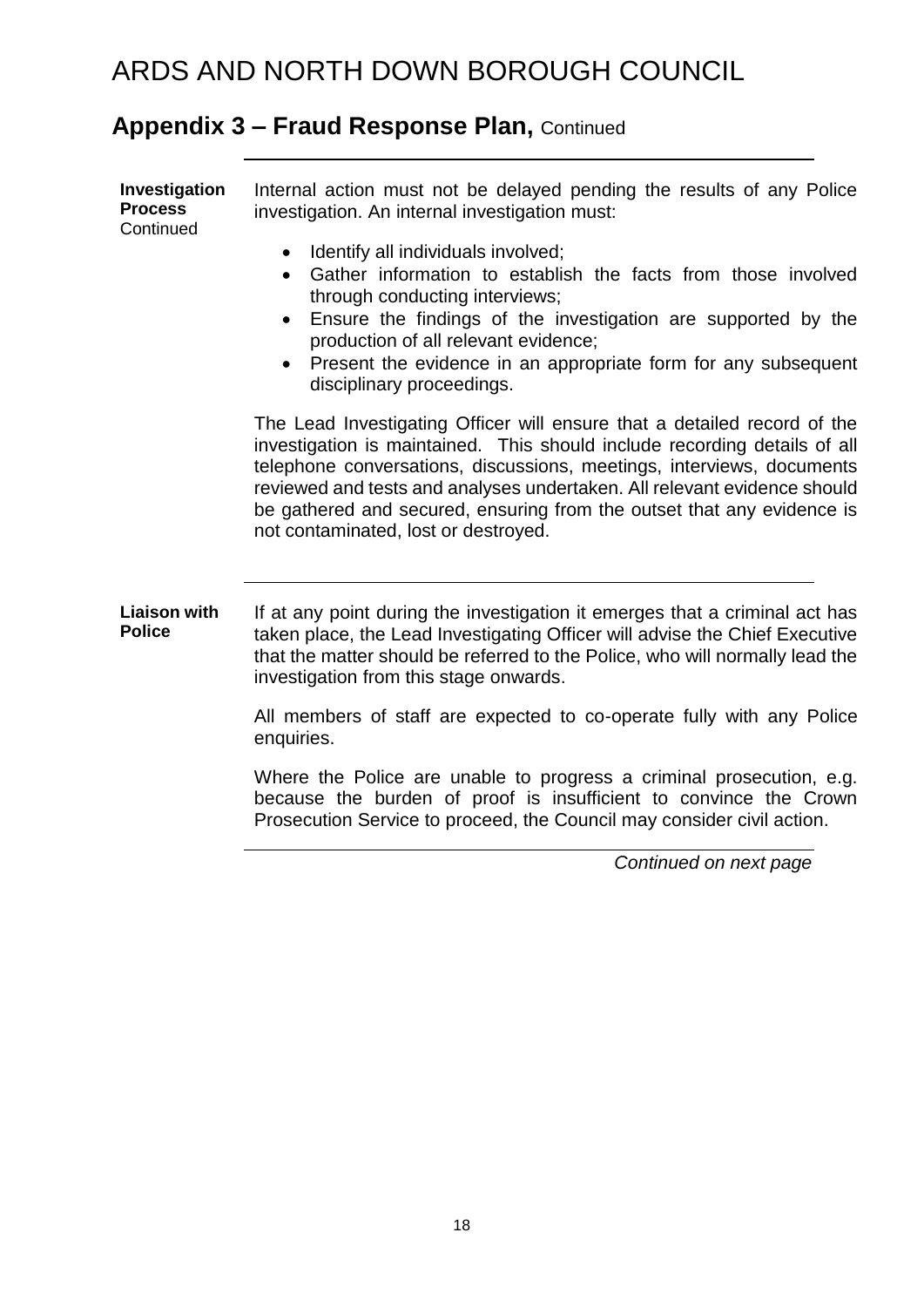### **Appendix 3 – Fraud Response Plan,** Continued

**Reporting Process** The Audit Committee, Internal Audit and External Audit should be informed as early in the process as possible where it is suspected that a significant fraud has occurred. Progress reports should be provided in a timely fashion.

> The reporting arrangements extend to other government bodies where fraud (proven or suspected) occurs in organisations and voluntary bodies which are supported with public funds and where the Council is acting as an intermediary. The Chief Executive will report such cases to the government funding body concerned. Care will be taken in making such reports that potential future legal proceedings are not jeopardised

> Findings of the investigation will be reported by the Lead Investigating Officer initially to the Chief Executive and the Director of Finance and Performance to determine what action should be taken, including disciplinary action, civil recovery proceedings and control improvements. The Investigation Report will include information on the following:

- nature and circumstances of the fraud / corruption;
- date and means of discovery;
- identity of the perpetrator (whether internal or external to the organisation);
- amount involved and any amount recovered thus far;
- potential consequences of the fraud/corruption, financial and otherwise;
- period over which the fraud / corruption was committed;
- management actions taken on discovery of the fraud/corruption;
- action taken against the perpetrator; and,
- identification of control weaknesses and subsequent necessary improvements in control measures to counteract those weaknesses.

All managers are required to declare any frauds sustained in their semiannual assurance statements completed as part of the Council's Governance arrangements.

The Audit Committee should receive a copy of the investigation report in a timely fashion.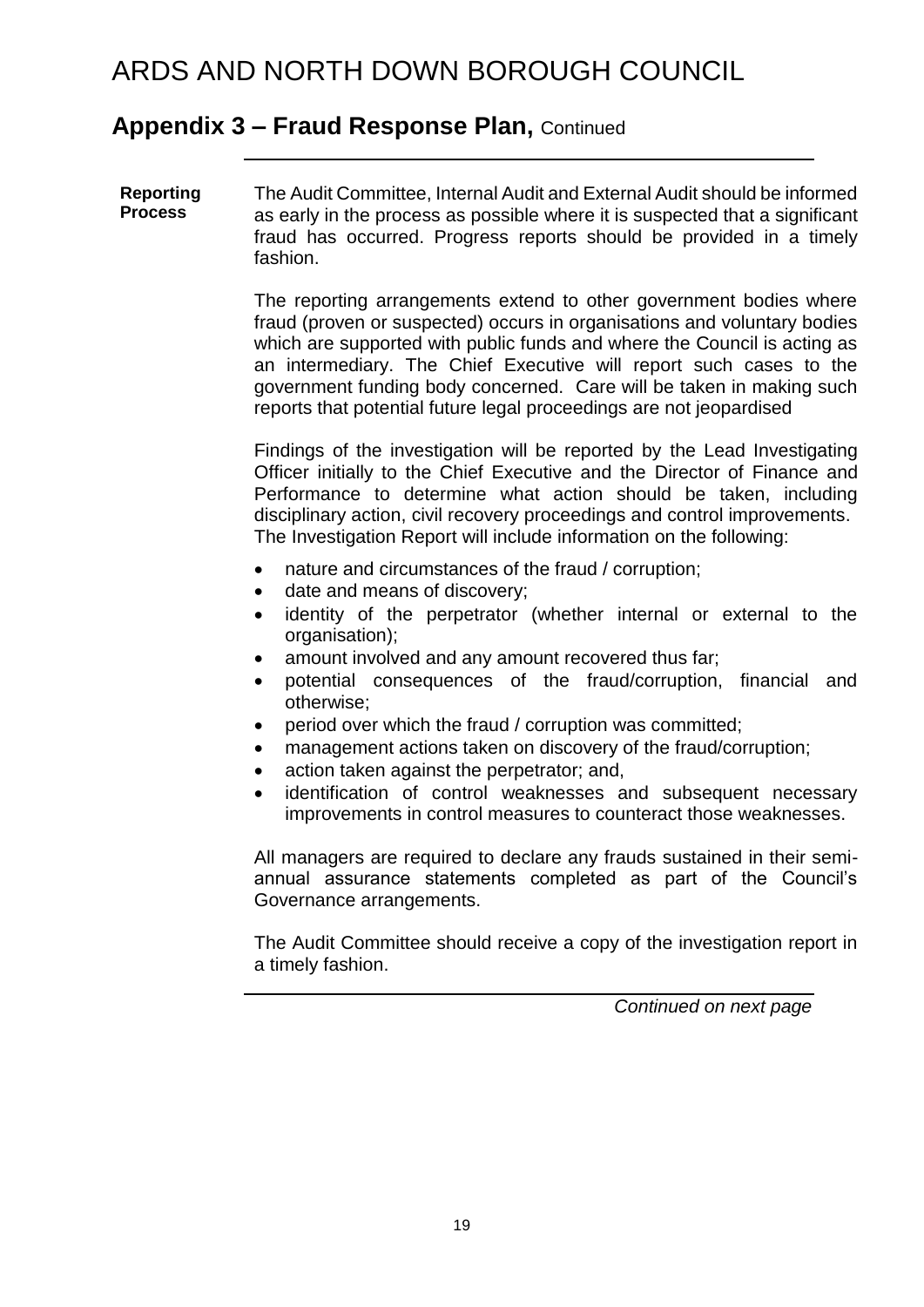#### **Appendix 3 – Fraud Response Plan**, Continued

**Resultant Actions** Findings of the investigation will determine what action(s) should be taken, including recovery of losses and disciplinary action.

> The Council will take appropriate steps, including civil recovery proceedings if necessary, to recover any losses. This may include action against third parties involved in the fraud or whose negligent actions contributed to the fraud.

> Preventing further loss and recovery of losses incurred are important elements of any fraud response plan. In all fraud investigations an attempt should be made to quantify losses where possible.

> The Council will where possible seek repayment of losses. In instances where anyone under investigation offers money in settlement of losses, this should only be accepted:

- (i) without prejudice to any other action the Council may take
- (ii) in respect of losses identified to date, with the Council reserving the right to seek recovery of any other losses that come to light.

Where the loss is substantial, legal advice should be obtained for methods of recovery. Claims for loss due to fraud may be explored under the Councils Insurance arrangements.

Additionally, if an employee is suspected of involvement, the Lead Investigation Officer will consider the appropriate course of disciplinary action, in conjunction with Human Resources & Organisational Development.

Management should review relevant internal controls systems to ensure that any weaknesses or deficiencies in these systems are addressed so that the opportunity of fraud or loss is reduced.